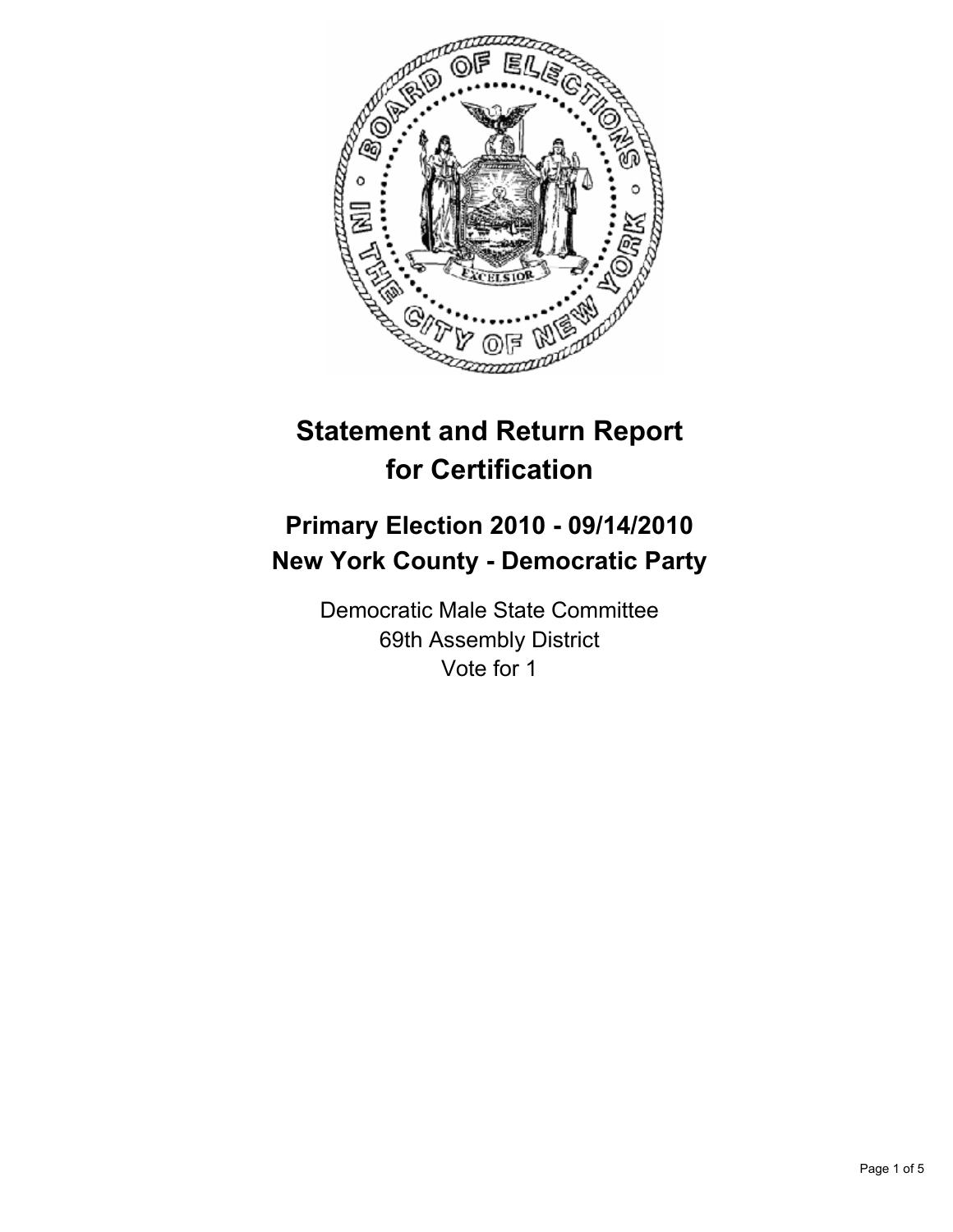

## **Assembly District 69**

| PUBLIC COUNTER                   | 14,005                  |
|----------------------------------|-------------------------|
| <b>EMERGENCY</b>                 | 45                      |
| ABSENTEE/MILITARY                | 294                     |
| AFFIDAVIT                        | 200                     |
| DANIEL M COHEN                   | 5,525                   |
| <b>ROBERT M GINSBERG</b>         | 4,234                   |
| ADRIANO ESPAILAT (WRITE-IN)      | 1                       |
| ADRIANO ESPAILLAT (WRITE-IN)     | 1                       |
| ADRIANO ESPILLAT (WRITE-IN)      | $\overline{\mathbf{c}}$ |
| AKIL BAKER (WRITE-IN)            | 1                       |
| ARTE WASHINGTON (WRITE-IN)       | 2                       |
| <b>BAS LIKK (WRITE-IN)</b>       | 1                       |
| <b>BASILE (WRITE-IN)</b>         | 1                       |
| BERNARD CURTIN (WRITE-IN)        | 1                       |
| BETH SOSIN (WRITE-IN)            | $\mathbf 1$             |
| BILL CLINTON (WRITE-IN)          | 1                       |
| BLANK/NO NAME (WRITE-IN)         | 1                       |
| <b>BRIAN FLANIGAN (WRITE-IN)</b> | 1                       |
| CYEN BERG (WRITE-IN)             | 1                       |
| CYNTHIA DOTY (WRITE-IN)          | 2                       |
| DANIEL M COHEN (WRITE-IN)        | $\mathbf 1$             |
| DANIEL SHIAN KRATZ (WRITE-IN)    | 1                       |
| DAVE BRADY (WRITE-IN)            | 2                       |
| DAVID HERSCH (WRITE-IN)          | 1                       |
| DAVID LIPSKY (WRITE-IN)          | 1                       |
| DAVID WEBER (WRITE-IN)           | 2                       |
| DENNY FARRELL (WRITE-IN)         | $\mathbf 1$             |
| DEVIN PIERCE (WRITE-IN)          | 1                       |
| DON NO (WRITE-IN)                | 1                       |
| DOUGLAS ROBINSON (WRITE-IN)      | $\mathbf 1$             |
| DUMBO (WRITE-IN)                 | 1                       |
| EDMUND BURAS (WRITE-IN)          | 1                       |
| ESPAILLAT ADRIANO (WRITE-IN)     | 1                       |
| FIDEL CASTRO (WRITE-IN)          | 1                       |
| FRANK ZAPPA (WRITE-IN)           | 1                       |
| GUS HALL (WRITE-IN)              | 1                       |
| HERB BOYD (WRITE-IN)             | 1                       |
| <b>INES REUSSI (WRITE-IN)</b>    | 1                       |
| JAY PODDERESKY (WRITE-IN)        | 2                       |
| JENNIFER ROTH (WRITE-IN)         | 1                       |
| JOANNA SHUMAN (WRITE-IN)         | 1                       |
| JOE SHMO (WRITE-IN)              | 1                       |
| JOEL KUPFESBERG (WRITE-IN)       | 1                       |
| LEFT BLANK (WRITE-IN)            | 1                       |
| LINARES (WRITE-IN)               | 1                       |
| M. ZALEN (WRITE-IN)              | 1                       |
|                                  |                         |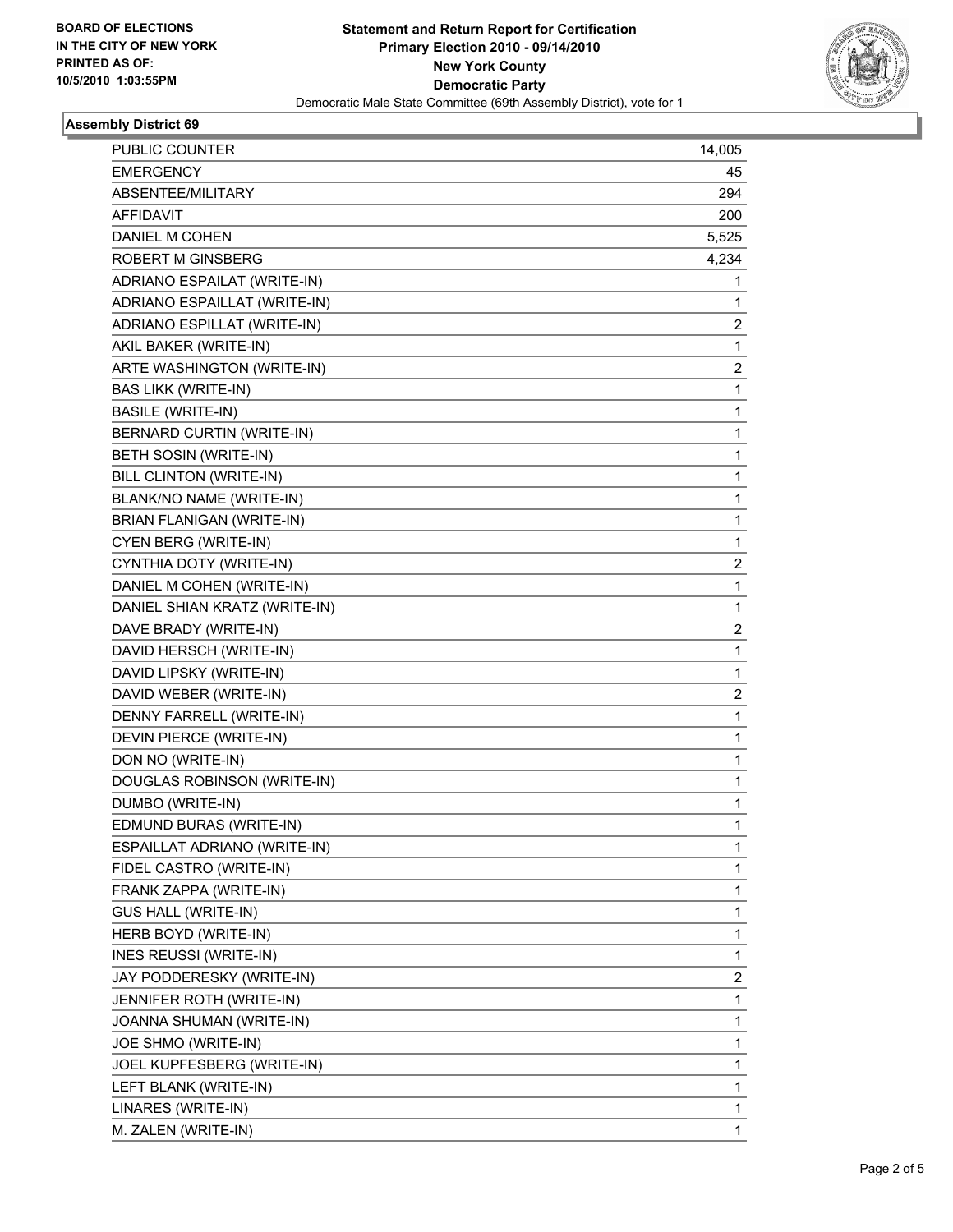

## **Assembly District 69**

| MAP R LEMA (WRITE-IN)      | 1              |
|----------------------------|----------------|
| MARCUS JOHNSON (WRITE-IN)  | 1              |
| MARK HERON (WRITE-IN)      | $\overline{2}$ |
| MGMI (WRITE-IN)            | 1              |
| MICHAEL ELMORE (WRITE-IN)  | 1              |
| NICOLA FONDE (WRITE-IN)    | 1              |
| NO NAME (WRITE-IN)         | 133            |
| NOSMO KING (WRITE-IN)      | 1              |
| REV WALKER (WRITE-IN)      | 1              |
| ROBERT G. (WRITE-IN)       | 1              |
| RUDY GIULIANI (WRITE-IN)   | 1              |
| RUPAUL (WRITE-IN)          | 1              |
| SASO SUNSMAN (WRITE-IN)    | 1              |
| SCOTT STRINGER (WRITE-IN)  | 1              |
| SPIRIT BUFFALO (WRITE-IN)  | 1              |
| VAN TRAN (WRITE-IN)        | 1              |
| VICTOR GONZALEZ (WRITE-IN) | 1              |
| WOODY HENDERSON (WRITE-IN) | 1              |
| <b>Total Votes</b>         | 9,956          |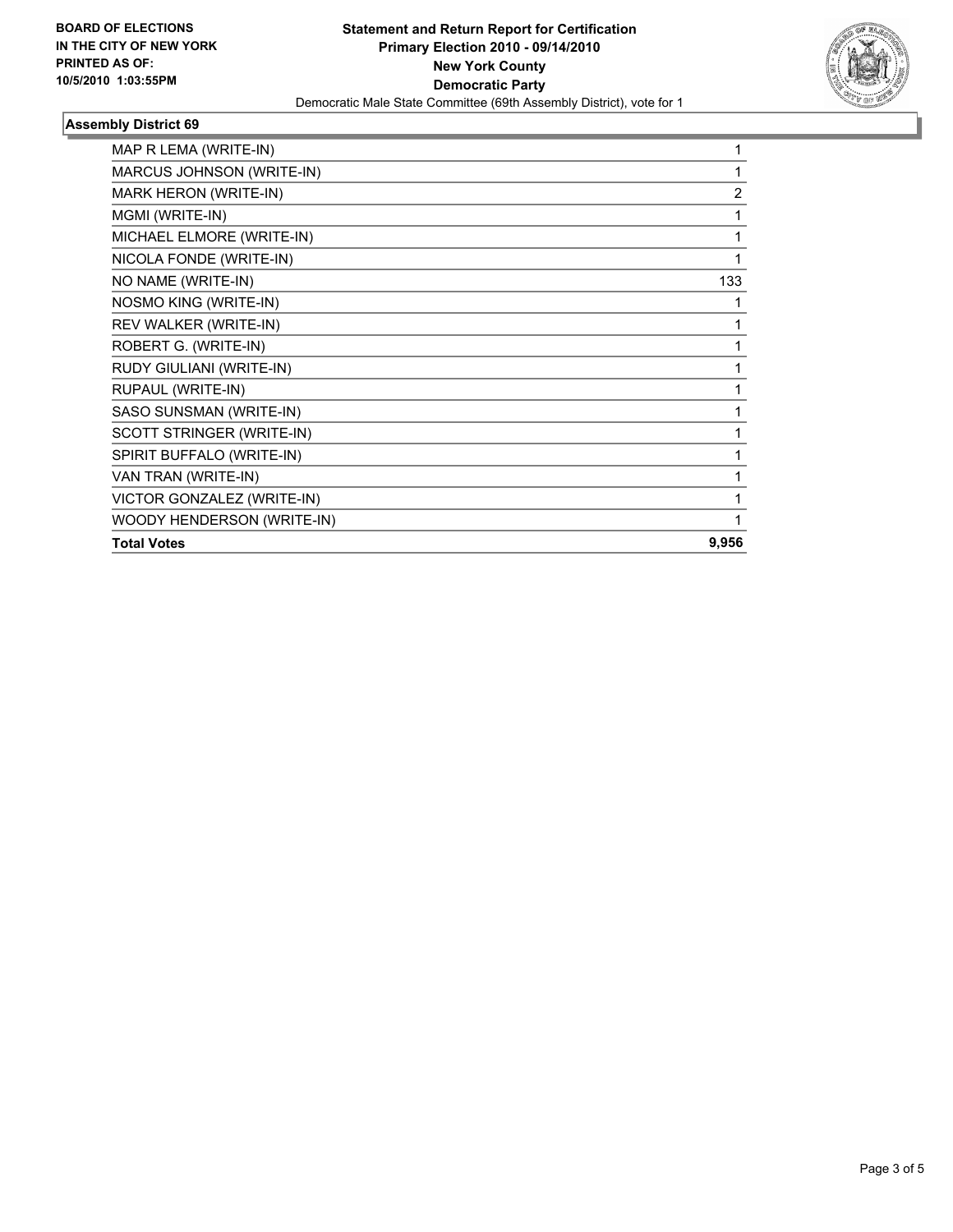

#### **Total for Democratic Male State Committee (69th Assembly District) - New York County**

| PUBLIC COUNTER                | 14,005         |
|-------------------------------|----------------|
| EMERGENCY                     | 45             |
| ABSENTEE/MILITARY             | 294            |
| AFFIDAVIT                     | 200            |
| DANIEL M COHEN                | 5,525          |
| <b>ROBERT M GINSBERG</b>      | 4,234          |
| ADRIANO ESPAILAT (WRITE-IN)   | 1              |
| ADRIANO ESPAILLAT (WRITE-IN)  | 1              |
| ADRIANO ESPILLAT (WRITE-IN)   | $\mathbf{2}$   |
| AKIL BAKER (WRITE-IN)         | 1              |
| ARTE WASHINGTON (WRITE-IN)    | $\overline{2}$ |
| <b>BAS LIKK (WRITE-IN)</b>    | 1              |
| <b>BASILE (WRITE-IN)</b>      | 1              |
| BERNARD CURTIN (WRITE-IN)     | 1              |
| BETH SOSIN (WRITE-IN)         | 1              |
| BILL CLINTON (WRITE-IN)       | 1              |
| BLANK/NO NAME (WRITE-IN)      | 1              |
| BRIAN FLANIGAN (WRITE-IN)     | 1              |
| CYEN BERG (WRITE-IN)          | 1              |
| CYNTHIA DOTY (WRITE-IN)       | $\overline{2}$ |
| DANIEL M COHEN (WRITE-IN)     | 1              |
| DANIEL SHIAN KRATZ (WRITE-IN) | 1              |
| DAVE BRADY (WRITE-IN)         | $\overline{2}$ |
| DAVID HERSCH (WRITE-IN)       | 1              |
| DAVID LIPSKY (WRITE-IN)       | 1              |
| DAVID WEBER (WRITE-IN)        | 2              |
| DENNY FARRELL (WRITE-IN)      | 1              |
| DEVIN PIERCE (WRITE-IN)       | 1              |
| DON NO (WRITE-IN)             | 1              |
| DOUGLAS ROBINSON (WRITE-IN)   | 1              |
| DUMBO (WRITE-IN)              | 1              |
| EDMUND BURAS (WRITE-IN)       | 1              |
| ESPAILLAT ADRIANO (WRITE-IN)  | 1              |
| FIDEL CASTRO (WRITE-IN)       | 1              |
| FRANK ZAPPA (WRITE-IN)        | 1              |
| <b>GUS HALL (WRITE-IN)</b>    | 1              |
| HERB BOYD (WRITE-IN)          | 1              |
| INES REUSSI (WRITE-IN)        | 1              |
| JAY PODDERESKY (WRITE-IN)     | 2              |
| JENNIFER ROTH (WRITE-IN)      | 1              |
| JOANNA SHUMAN (WRITE-IN)      | 1              |
| JOE SHMO (WRITE-IN)           | 1              |
| JOEL KUPFESBERG (WRITE-IN)    | 1              |
| LEFT BLANK (WRITE-IN)         | 1              |
| LINARES (WRITE-IN)            | 1              |
| M. ZALEN (WRITE-IN)           | 1.             |